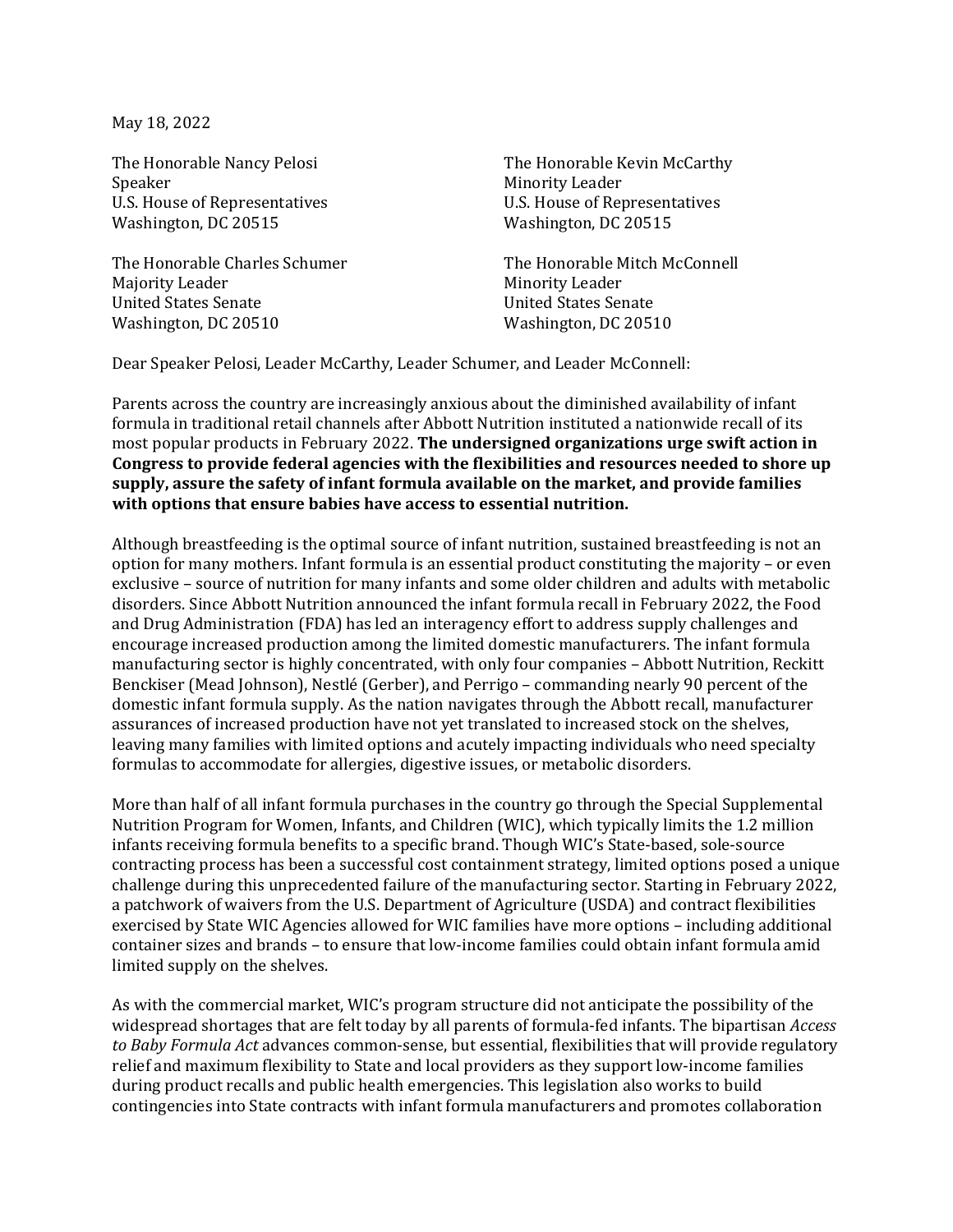between USDA and FDA to assure a coordinated, public-private response to infant formula recalls and supply disruptions. These steps empower WIC with the flexibility to ensure that the most vulnerable infants have access to adequate nutrition when supply is strained or limited.

Additionally, the *Infant Formula Supplemental Appropriations Act of 2022* would provide \$28 million in funding for FDA to address product shortages and strengthens the agency's capacity to assure safety of infant formula, especially as new products enter the domestic market. FDA's limited bandwidth to monitor for safe manufacturing practices at infant formula production sites is concerning, and this additional funding will be essential to building a safe and more resilient supply chain that delivers quality product to support infants' nutrition needs.

Together, these two bills provide a substantial next step in the federal response to the Abbott recall and will better position agencies and low-income families to weather the crisis. But more must be done to identify and remedy the structural factors that allowed for the domestic infant formula supply to be so substantially impacted by the closure of only one manufacturing facility. We look forward to ongoing efforts in Congress and federal agencies to assess the competitiveness of the infant formula manufacturing sector and assure that any given manufacturer's operations are sufficiently diversified to deliver essential product to parents in need.

We thank you for your attention to this issue, which remains top-of-mind for so many parents across the country, and we urge swift action to deliver change and build a better future for the next generation of Americans.

Sincerely,

## **National Organizations**

National WIC Association MomsRising 2020 Mom 9to5 A Better Balance Academy of Nutrition and Dietetics American Federation of State, County, and Municipal Employees (AFSCME) Alliance to End Hunger American Academy of Family Physicians American Federation of Teachers American Public Health Association American Public Human Services Association American Society for Nutrition Association of Maternal & Child Health Programs Association of State and Territorial Health Officials Asthma and Allergy Foundation of America Autistic People of Color Fund Autistic Women & Nonbinary Network BUILD Initiative Campaign for a Family Friendly Economy Catholics for Choice Center for Science in the Public Interest (CSPI) Chamber of Mothers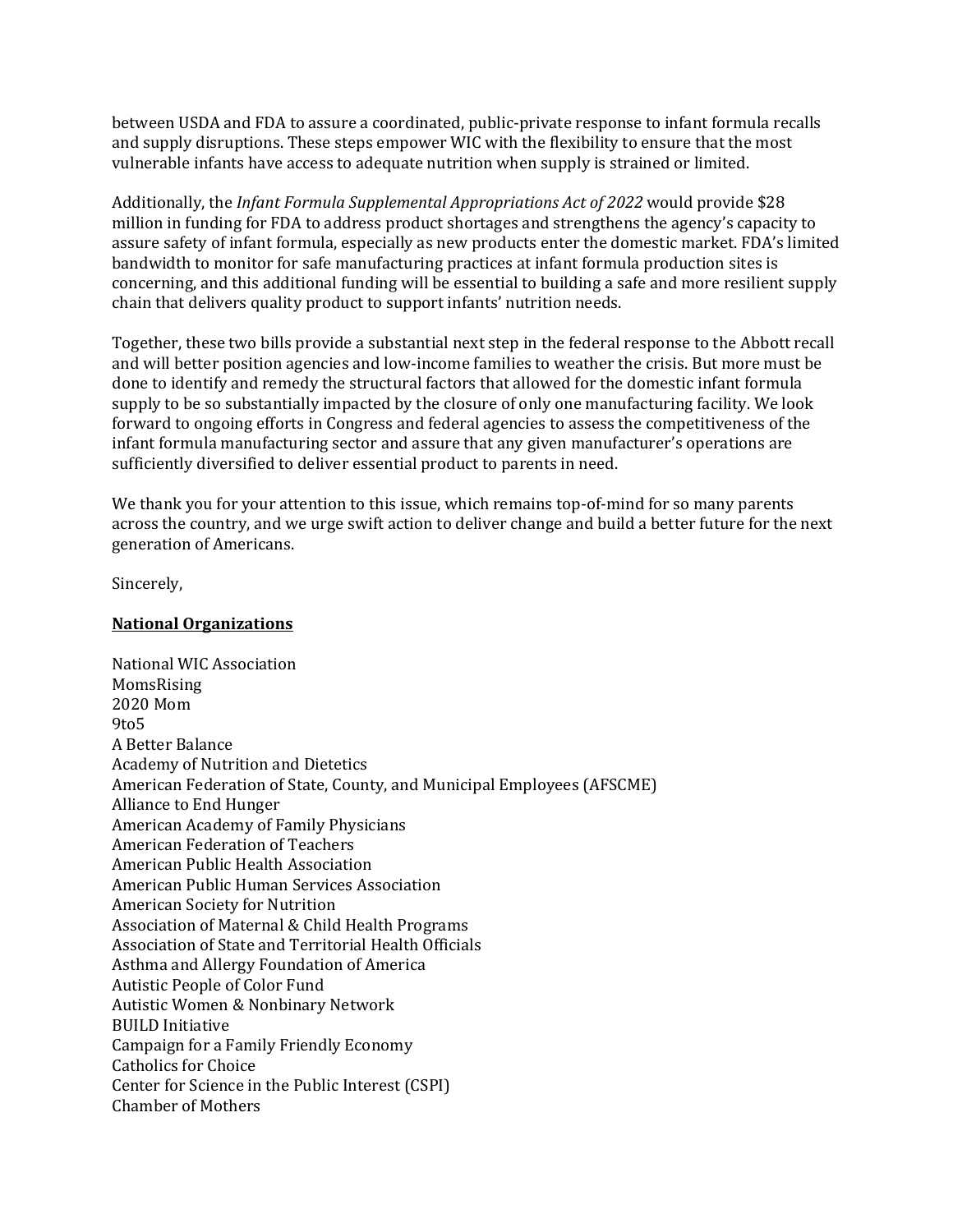Child Care Aware® of America Child Welfare League of America Children's Advocacy Intitute Children's HealthWatch Coalition on Human Needs Community Change Action Congregation of Our Lady of Charity of the Good Shepherd, U.S. Provinces Democratic Mayors Association Disability Rights Education & Defense Fund Educare Learning Network Equal Rights Advocates Family Values @ Work Family Voices Families USA FARE (Food Allergy Research and Education) First Five Years Fund First Focus Campaign for Children Food Research & Action Center (FRAC) Hispanic Federation Hunger Free America League of United Latin American Citizens (LULAC) March of Dimes MAZON: A Jewish Response to Hunger Mom Congress National Advocacy Center of the Sisters of the Good Shepherd National Association for the Education of Young Children National Association of Councils on Developmental Disabilities National Association of Counties (NACo) National Association of Social Workers National Birth Equity Collaborative National Center for Parent Leadership, Advocacy & Community Empowerment (National PLACE) National Community Action Partnership National Council of Jewish Women National Diaper Bank Network National Education Association National Head Start Association National Partnership for Women & Families National Women's Law Center Nemours Children's Health Network Lobby for Catholic Social Justice Nurse-Family Partnership ParentsTogether Action Partnership for America's Children Perigee Fund PL+US: Paid Leave for the U.S. Population Connection Action Fund Prevent Child Abuse America Public Advocacy for Kids (PAK) Research 2 Impact RESULTS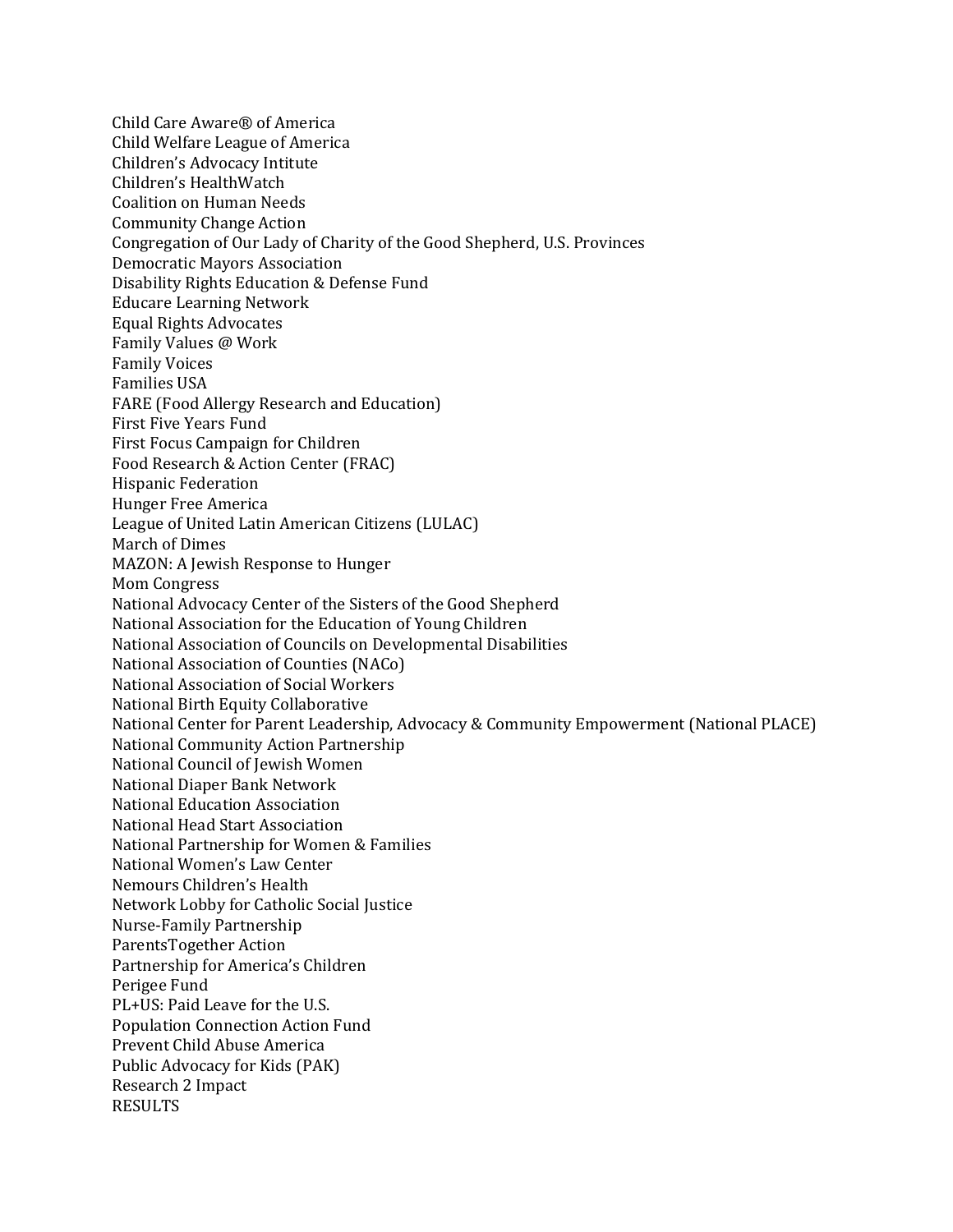Save the Children Share Our Strength Society for Nutrition Education and Behavior Start Early Supermajority The Arc of the United States The National Consumers League The United States Conference of Mayors UltraViolet United State of Women United States Breastfeeding Committee URGE: Unite for Reproductive & Gender Equity Women's March Young Women for US Youth Villages YWCA USA ZERO TO THREE Zioness Movement

## **State and Local Organizations**

Arizona Head Start Association, AZ Arizona Local Agency WIC Association, AZ Arkansas Advocates for Children and Families, AR BreastfeedLA, CA California WIC Association, CA Head Start California, CA LA Best Babies Network, CA Parent Voices CA, CA Region 9 Head Start Association, CA Clayton Early Learning, CO Colorado Children's Campaign, CO Family Voices CO, CO Raise Colorado Coalition, CO Connecticut Early Childhood Alliance, CT Connecticut Women's Education and Legal Fund (CWEALF), CT Universal Health Care Foundation of Connecticut, CT Educare DC, DC RESULTS DC/MD, DC Rodel, DE Florida Policy Institute, FL GEEARS: Georgia Early Education Alliance for Ready Students, GA Hawaii Children's Action Network Speaks!, HI Common Good Iowa, IA Children's Home & Aid, IL Erie Family Health, IL Illinois Action for Children, IL First Things First, Porter County, IN New Hope Services, Inc., IN Kansas Action for Children, KS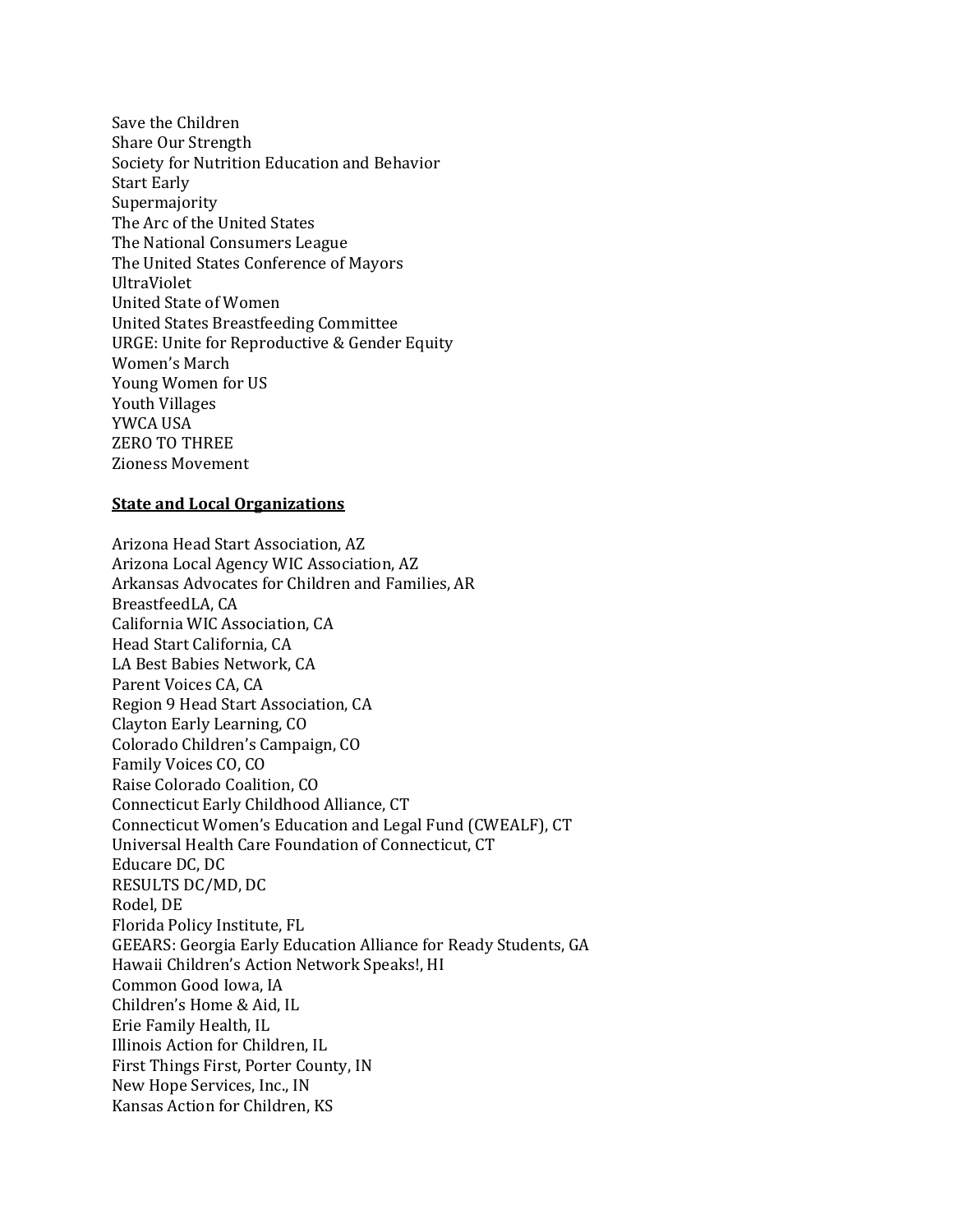Agenda for Children, LA The Amandla Group, LLC, LA CCAL, LA For Providers By Providers, LA The Little Schoolhouse, LA Louisiana Partnership for Children and Families, LA Louisiana Policy Institute for Children, LA Toddler's University, LA YWCA Greater Baton Rouge, LA Maine Children's Alliance, ME Maine State Parent Ambassadors, ME The Opportunity Alliance, ME BAMSI-Quincy WIC, MA Community Action Pioneer Valley, MA Holyoke/Chicopee WIC, MA Lawrence WIC, MA Massachusetts Association of WIC Program Directors, MA Valley Opportunity Council, Inc., MA WIC Chelsea/Revere, MA Maryland WIC Association, MD Michigan Council for Maternal and Child Health, MI Michigan League for Public Policy, MI Michigan's Children, MI Southeast Michigan Early Childhood Funders Collaborative, MI Montana Association of WIC Agencies, MT Zero to Five Montana, MT Central District Health Department, NE FHSI WIC, NE Children's Advocacy Alliance, NV Early Learning NH, NH Granite State Progress, NH Greater Seacoast Community Health, NH New Hampshire WIC Directors Association, NH New Hampshire Women's Foundation, NH Advocates for Children of New Jersey, NJ Bernards Township Health Department, NJ Burlington County Health Department, NJ Family Voices NJ, NJ Freehold Area Health Department, NJ Gloucester County Health Department, NJ Maplewood Health Department, NJ Monmouth County Health Department, NJ National Association of Social Workers – NJ Chapter, NJ New Jersey Citizen Action, NJ New Jersey Time to Care Coalition, NJ NJPHA, NJ SPAN Parent Advocacy Network (SPAN), NJ Township of Bloomfield, NJ Village of Ridgewood Health Department, NJ Visiting Nurse Association of Central Jersey, NJ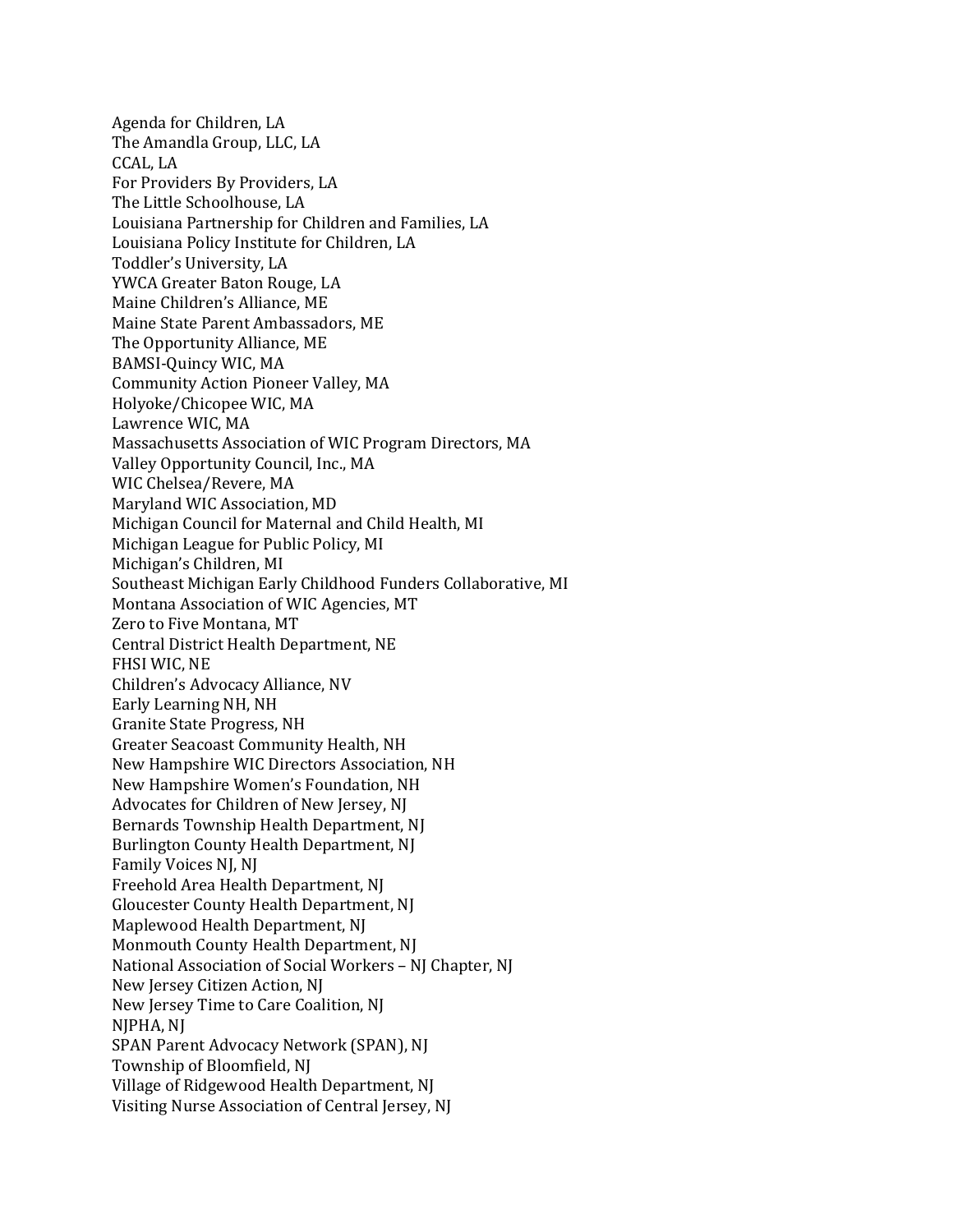Visiting Nurse Association Health Group WIC, NJ Visiting Nurse Association, NJ New Mexico Voices for Children, NM Parents Reaching Out To Help, NM Alliance for Quality Education, NY Citizens' Committee for Children of New York, NY Prevent Child Abuse NY, NY The Children's Agenda, NY Chinese-American Planning Council, NY WIC Association of New York State, NY Child Care Services Association, NC NC Child, NC North Carolina Budget & Tax Center, NC North Carolina Early Education Coalition, NC North Carolina Head Start Collaboration Office, NC North Carolina Infant & Early Childhood Mental Health Association, NC Partnership for Children of Johnston County, NC Prevent Child Abuse North Carolina, NC Ready for School, Ready for Life, NC Think Babies NC Alliance, NC Ehrens Consulting, ND Family Voices of North Dakota, ND The Center for Community Solutions, OH Greater Cleveland Food Bank, OH Ohio Association of Foodbanks, OH Oklahoma Partnership for School Readiness, OK Our Children Oregon, OR Abortion Liberation Fund of PA, PA Community Progress Council WIC, PA The Foundation for Delaware County, PA NORTH, Inc., PA National Council of Jewish Women PA, PA The Philadelphia Women's Center, PA Planned Parenthood of Western Pennsylvania, PA Beautiful Beginnings Child Care Center, RI Parents Leading for Educational Equity, RI Rhode Island Association for the Education of Young Children, RI Rhode Island KIDS COUNT, RI Women's Fund of Rhode Island, RI The Womxn Project, RI South Carolina Program for Infant/Toddler Care, SC Early Learner South Dakota, SD Black Children's Institute of Tennessee, TN Tennessee Justice Center, TN Texans Care for Children, TX Texas Parent to Parent, TX Early Childhood Alliance, UT Birth in Color RVA, VA Child Health Investment of Partnership of Roanoke Valley, VA Children's Health Improvement Program of the New River Valley, VA